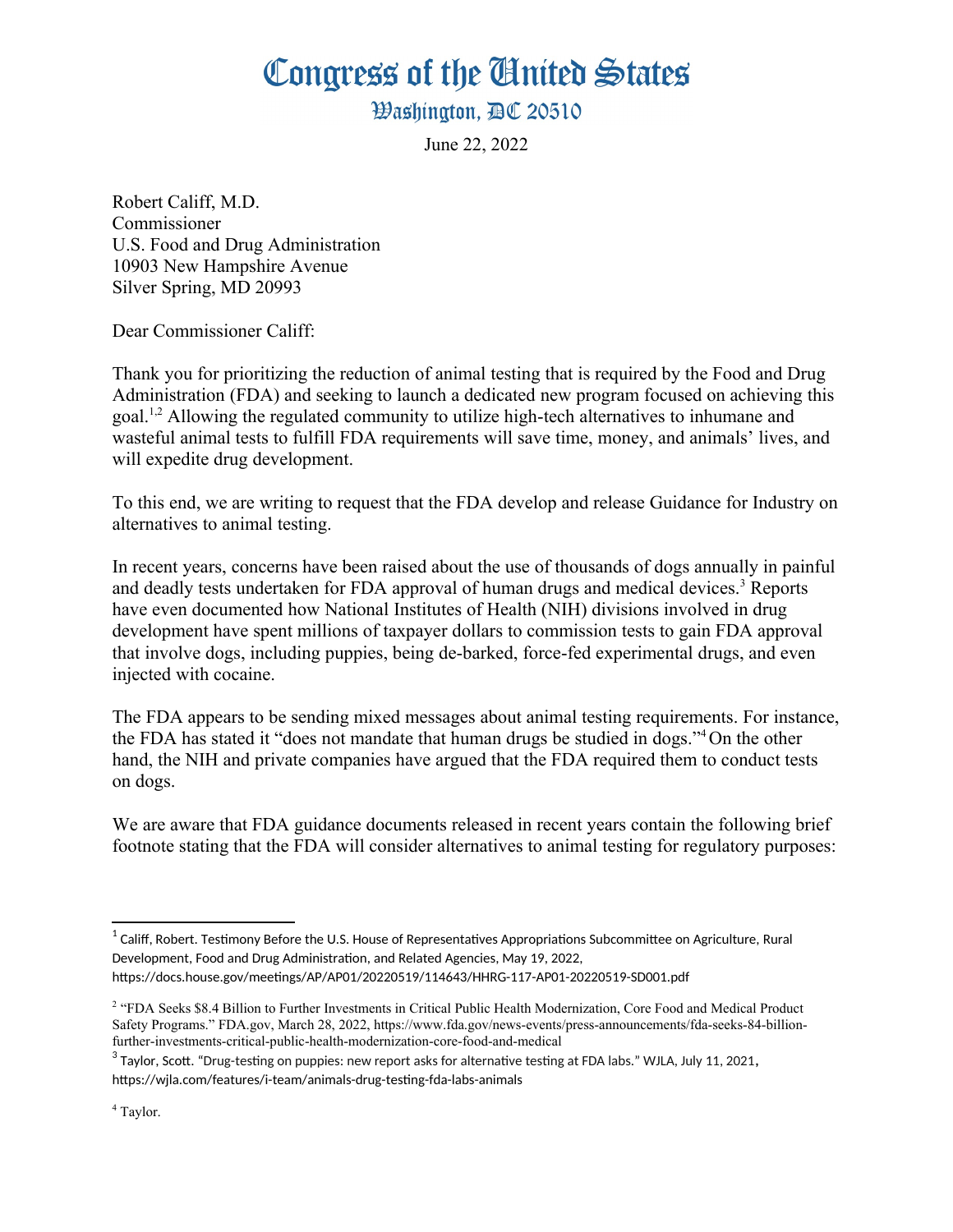*"We support the principles of the "3Rs," to reduce, refine, and replace animal use in testing when feasible. We encourage sponsors to consult with us if they*  wish to use a non-animal testing method they believe is suitable, adequate, *validated, and feasible. We will consider if such an alternative method could be assessed for equivalency to an animal test method."*[5](#page-1-1)

Unfortunately, the actual process by which sponsors can engage with the FDA and gain approval to use alternatives to animal tests for regulatory purposes is not clearly defined.

To eliminate unnecessary government-mandated animal testing and facilitate greater use of modern alternative methods, we request that the FDA develop and release Guidance for Industry on how alternatives to animal testing can be used to meet regulatory requirements. Furthermore, we ask the FDA to detail a transparent process by which sponsors can engage with the agency on this issue and gain approval for non-animal testing methods.

We hope you will consider enacting these measures as soon as possible to promote alternatives to animal testing. Thank you for your leadership on this issue and consideration of our request.

<span id="page-1-0"></span>Sincerely,

Dina Titus Member of Congress

Brian J. Mast Member of Congress

Eleano H. Norton

Eleanor Holmes Norton Member of Congress

Nicole Malliotakis Member of Congress

Brian Fitzpatrick Member of Congress

Albio Sires Member of Congress

<span id="page-1-1"></span><sup>&</sup>lt;sup>[5](#page-1-0)</sup> "Sponsor Responsibilities—Safety Reporting Requirements and Safety Assessment for IND and Bioavailability/Bioequivalence Studies." FDA.gov, June 2021, https://www.fda.gov/media/150356/download